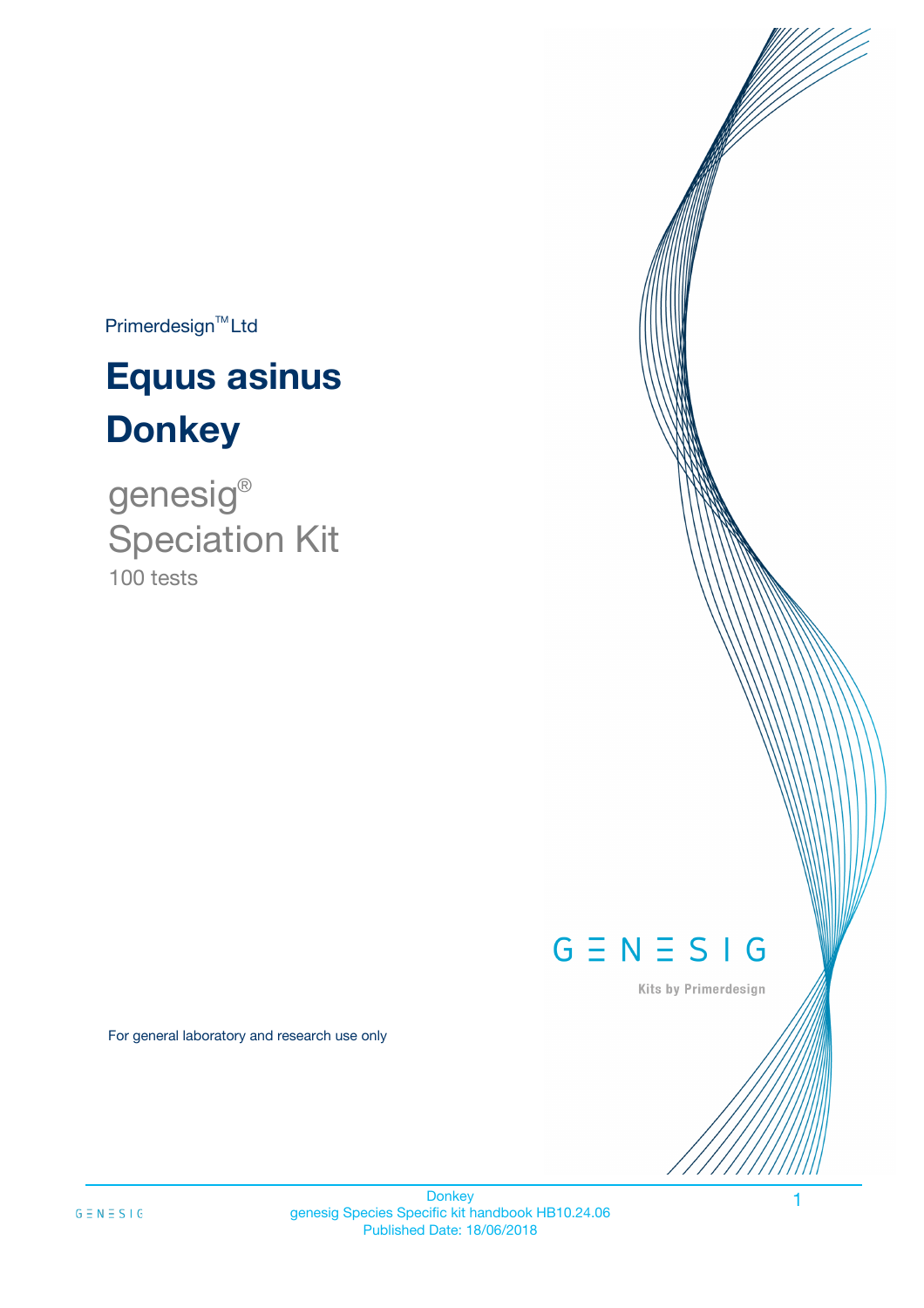# Principles of the test

### **Real-time PCR**

This kit provides a method for detecting Equus asinus mitochondrial DNA in food samples. The kit is based on the PCR amplification of a unique species-specific tag present in the mitochondrial genome. The mitochondrial genome is an ideal target since it has been sequenced for many different species. This allows comprehensive bioinformatics analysis followed by careful design to ensure specific detection of the desired species whilst excluding detection of other related species. Furthermore, since there are multiple copies of each mitochondrial genome within each cell, the detection sensitivity for this kit is up to 100 times greater than that of a test which targets a single copy locus within the nuclear DNA genome.

PCR amplification is detected by means of a hydrolysis probe ("Taqman-style") which is degraded during PCR, releasing fluorescence. The fluorescence trace can be used to both detect and quantify the number of copies of Equus asinus mitochondrial DNA present in the sample.

### **Positive control**

The kit provides a positive control template which should be used on every run to prove that your reaction conditions are working correctly. Please note the positive control template poses a significant risk of contamination and should be handled carefully in a separate post PCR environment.

### **Negative control**

To validate any positive findings a negative control reaction should be included every time the kit is used. For this reaction the RNase/DNase free water should be used instead of template. A negative result indicates that the reagents have not become contaminated while setting up the run.

#### **Internal extraction control**

When performing DNA extraction, it is often advantageous to have an exogenous source of DNA template that is spiked into the lysis buffer. This control DNA is then co-purified with the sample DNA and can be detected as a positive control for the extraction process. Successful copurification and qPCR for the control DNA also indicates that PCR inhibitors are not present at a high concentration.

A separate primer and probe mix are supplied with this kit to detect the exogenous DNA using qPCR. The primers are present at PCR limiting concentrations which allows multiplexing with the target sequence primers. Amplification of the control DNA does not interfere with detection of the Donkey target DNA even when present at low copy number. The Internal control is detected through the VIC channel.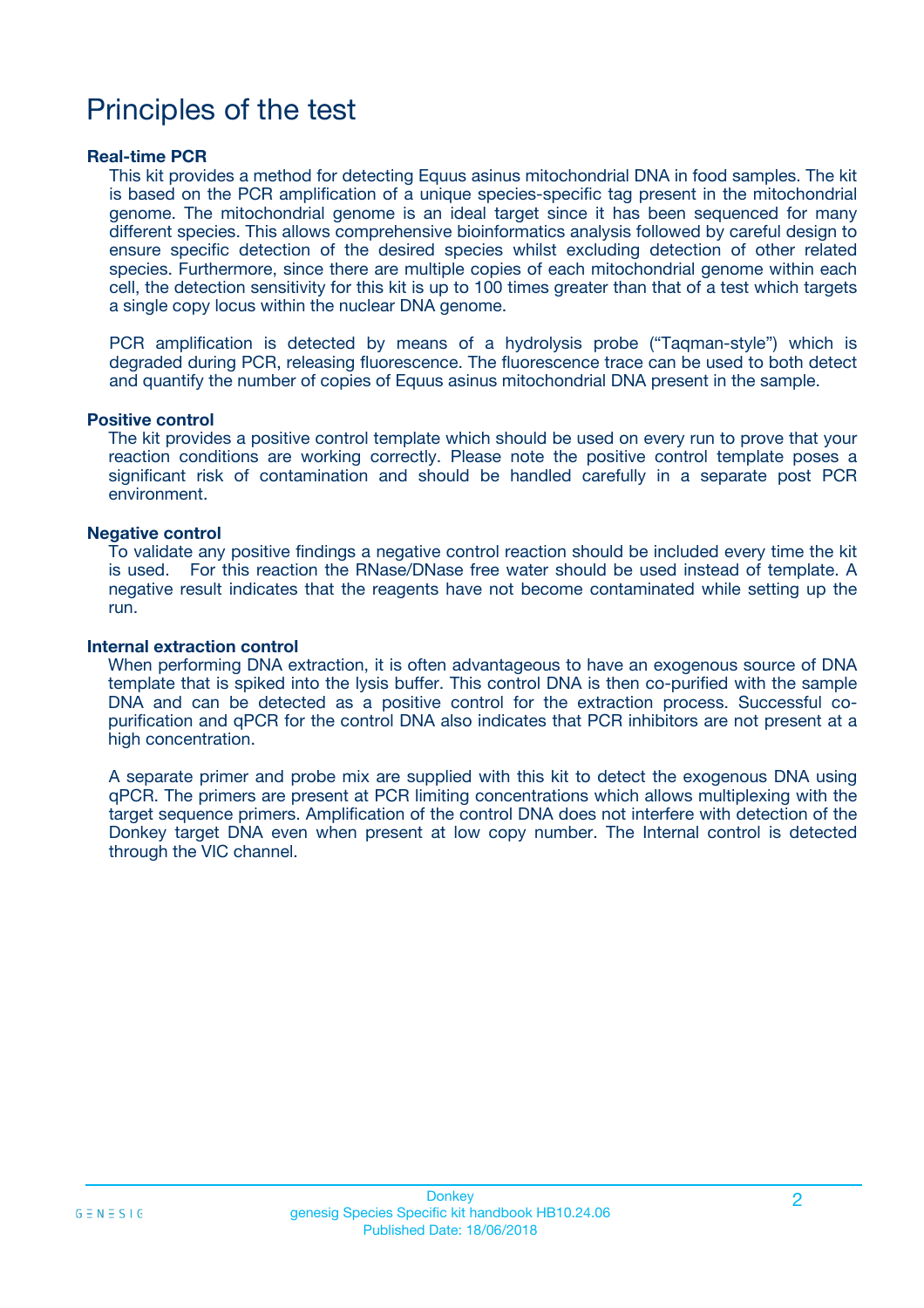### **Sensitivity**

Under optimal PCR conditions the kit provides exceptional sensitivity. Priming efficiency is guaranteed >95% and the kit can detect less than 100 copies of the target mtDNA. Assuming 50 copies of mtDNA per cell this equates to a detection sensitivity limit of 1-2 muscle cells within a sample.

### **Specificity**

The kit is designed to specifically detect Donkey species that are relevant to the food industry and to give negative detection on other possible animal species.

If you have a query about the detection status of a specific species or sub-species please enquire: enquiry@primerdesign.co.uk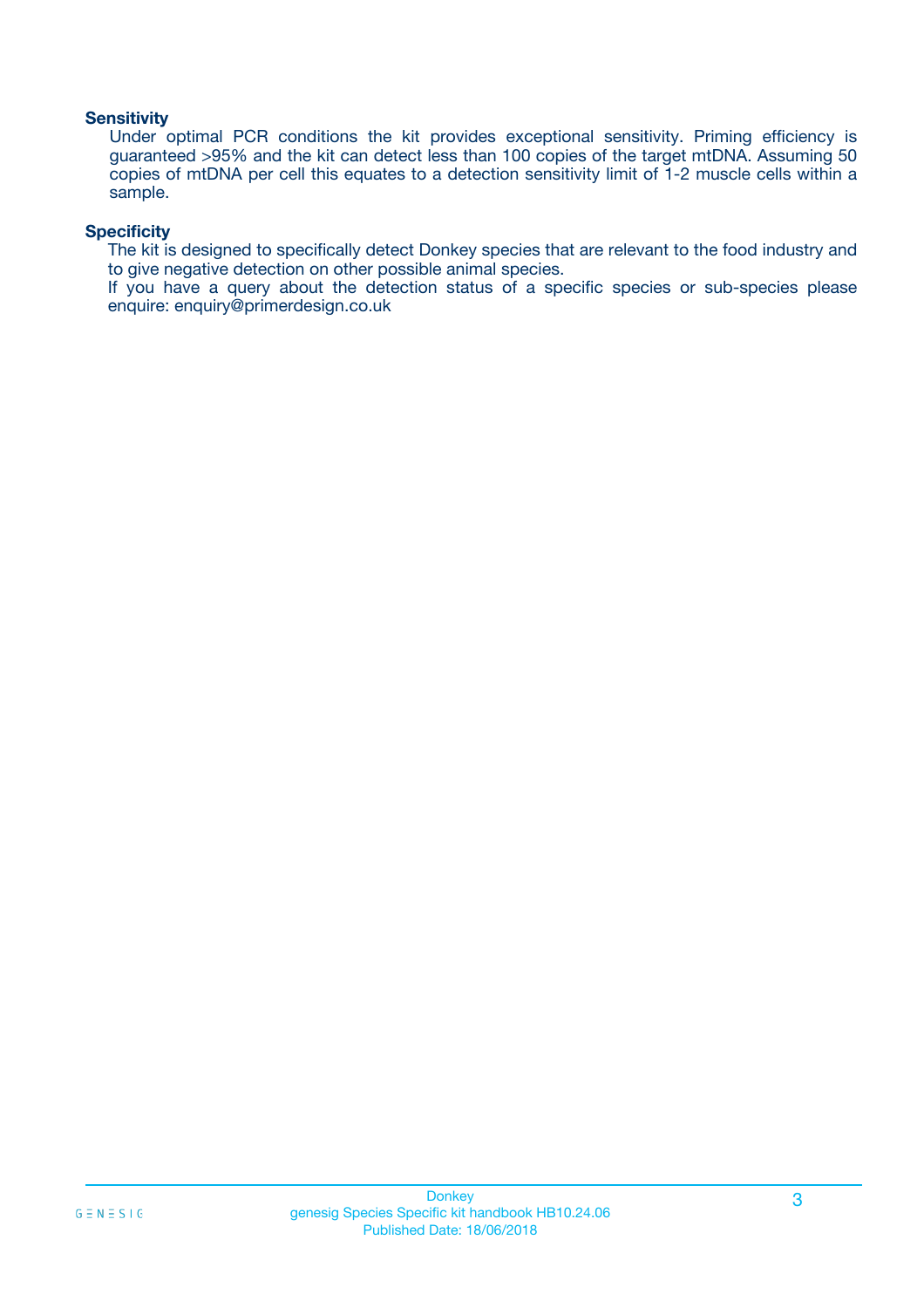# Kit contents

- **Equus asinus specific primer/probe mix (BROWN)** FAM labelled
- **Equus asinus positive control template (RED)**
- **Internal extraction control primer/probe mix (BROWN)** VIC labelled as standard
- **Internal extraction control DNA (BLUE)**
- **RNase/DNase free water (WHITE)** for resuspension of primer/probe mixes
- **Template preparation buffer (YELLOW)** for resuspension of internal control template and positive control template

# Reagents and equipment to be supplied by the user

### **Real-time PCR Instrument**

### **DNA extraction kit**

This kit is recommended for use with genesig Easy DNA/RNA extraction kit. However, it is designed to work well with all processes that yield high quality DNA with minimal PCR inhibitors.

### **oasig**TM **lyophilised or Precision**®**PLUS 2X qPCR Master Mix**

This kit is intended for use with oasig or PrecisionPLUS2X qPCR Master Mix.

### **Pipettors and Tips**

**Vortex and centrifuge**

### **Thin walled 1.5 ml PCR reaction tubes**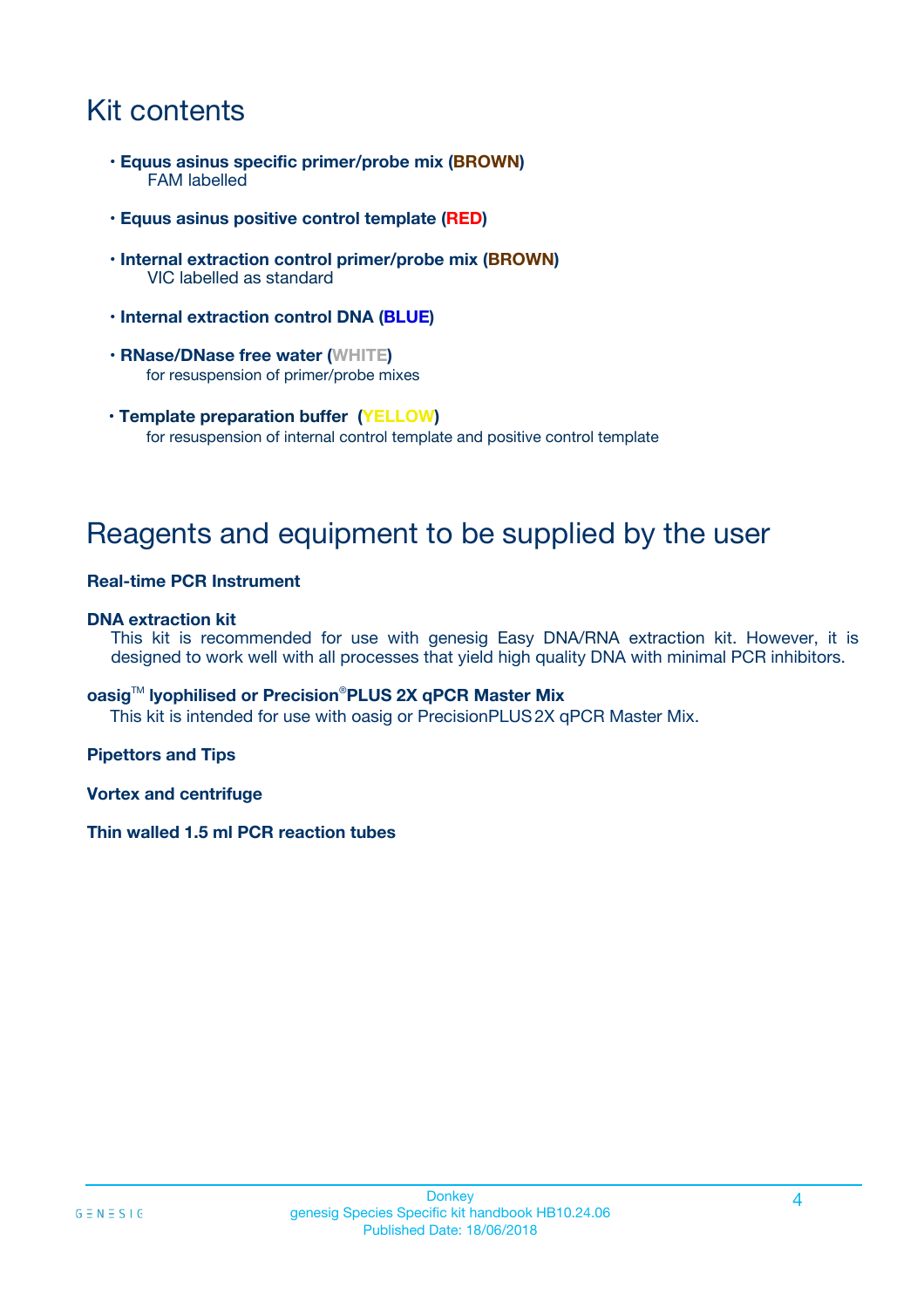### Kit storage and stability

This kit is stable at room temperature but should be stored at -20ºC on arrival. Once the lyophilised components have been resuspended they should not be exposed to temperatures above -20°C for longer than 30 minutes at a time and unnecessary repeated freeze/thawing should be avoided. The kit is stable for six months from the date of resuspension under these circumstances.

Primerdesign does not recommend using the kit after the expiry date stated on the pack.

### Suitable sample material

All kinds of sample material suited for PCR amplification can be used. Please ensure the samples are suitable in terms of purity, concentration, and DNA integrity (An internal PCR control is supplied to test for non specific PCR inhibitors). Always run at least one negative control with the samples. To prepare a negative control, replace the template DNA sample with RNase/DNase free water.

### Dynamic range of test

Under optimal PCR conditions genesig Equus asinus detection kits have very high priming efficiencies of >95% and can detect less than 100 copies of target template.

## Notices and disclaimers

This product is developed, designed and sold for research purposes only. It is not intended for human diagnostic or drug purposes or to be administered to humans unless clearly expressed for that purpose by the Food and Drug Administration in the USA or the appropriate regulatory authorities in the country of use. During the warranty period Primerdesign genesig detection kits allow precise and reproducible data recovery combined with excellent sensitivity. For data obtained by violation to the general GLP guidelines and the manufacturer's recommendations the right to claim under guarantee is expired. PCR is a proprietary technology covered by several US and foreign patents. These patents are owned by Roche Molecular Systems Inc. and have been sub-licensed by PE Corporation in certain fields. Depending on your specific application you may need a license from Roche or PE to practice PCR. Additional information on purchasing licenses to practice the PCR process may be obtained by contacting the Director of Licensing at Roche Molecular Systems, 1145 Atlantic Avenue, Alameda, CA 94501 or Applied Biosystems business group of the Applera Corporation, 850 Lincoln Centre Drive, Foster City, CA 94404. In addition, the 5' nuclease assay and other homogeneous amplification methods used in connection with the PCR process may be covered by U.S. Patents 5,210,015 and 5,487,972, owned by Roche Molecular Systems, Inc, and by U.S. Patent 5,538,848, owned by The Perkin-Elmer Corporation.

# **Trademarks**

Primerdesign™ is a trademark of Primerdesign Ltd.

genesig $^\circledR$  is a registered trademark of Primerdesign Ltd.

The PCR process is covered by US Patents 4,683,195, and 4,683,202 and foreign equivalents owned by Hoffmann-La Roche AG. BI, ABI PRISM® GeneAmp® and MicroAmp® are registered trademarks of the Applera Genomics (Applied Biosystems Corporation). BIOMEK® is a registered trademark of Beckman Instruments, Inc.; iCycler™ is a registered trademark of Bio-Rad Laboratories, Rotor-Gene is a trademark of Corbett Research. LightCycler™ is a registered trademark of the Idaho Technology Inc. GeneAmp®, TaqMan® and AmpliTaqGold® are registered trademarks of Roche Molecular Systems, Inc., The purchase of the Primerdesign reagents cannot be construed as an authorization or implicit license to practice PCR under any patents held by Hoffmann-LaRoche Inc.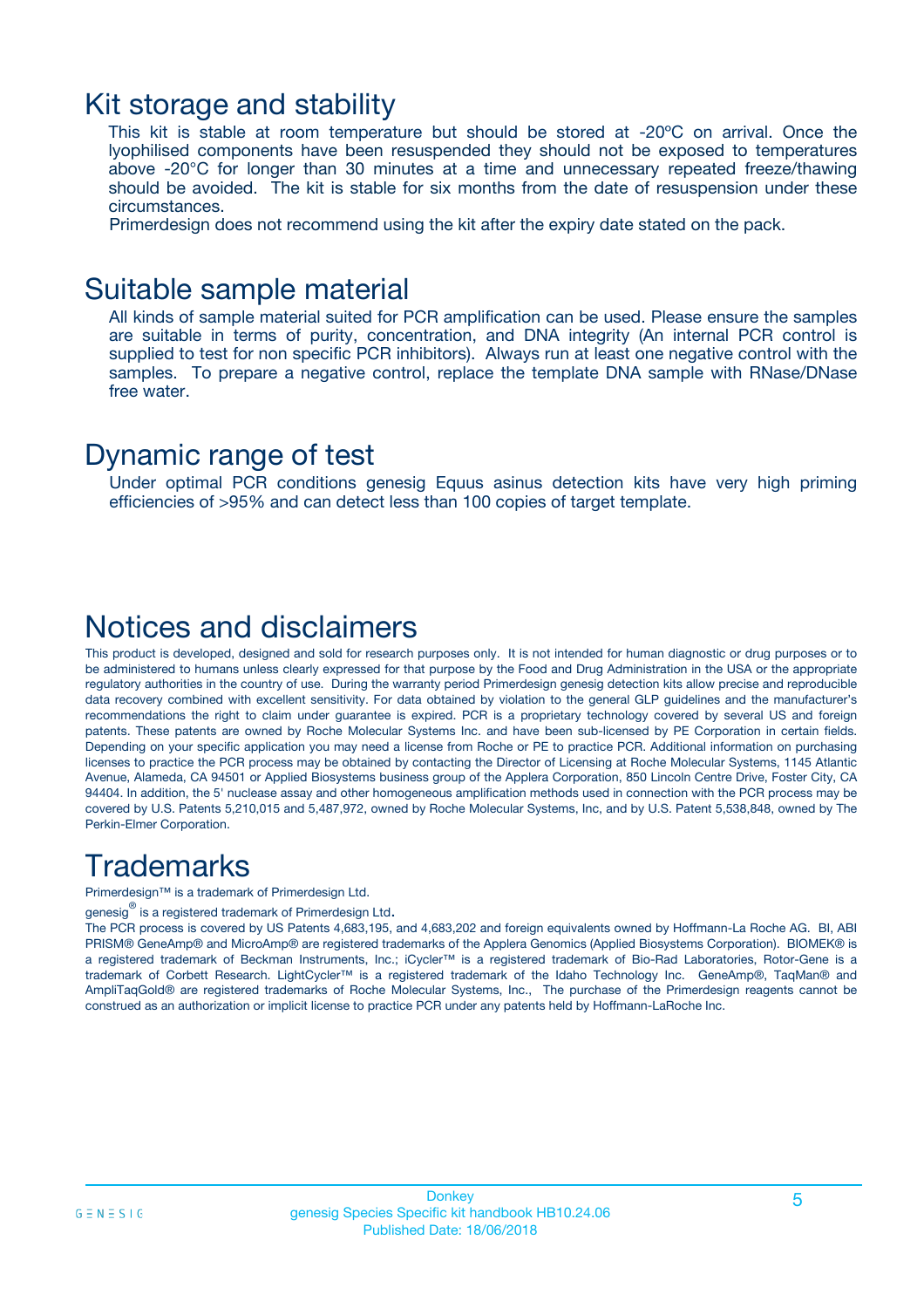# Resuspension protocol

To minimize the risk of contamination with foreign DNA, we recommend that all pipetting be performed in a PCR clean environment. Ideally this would be a designated PCR lab or PCR cabinet. Filter tips are recommended for all pipetting steps.

### **1. Pulse-spin each tube in a centrifuge before opening.**

This will ensure lyophilised primer and probe mix is in the base of the tube and is not spilt upon opening the tube.

**2. Resuspend the primer/probe mixes in the RNase/DNase free water supplied according to the table below:**

To ensure complete resuspension, vortex each tube thoroughly.

| Component - resuspend in water                       |        |  |
|------------------------------------------------------|--------|--|
| <b>Pre-PCR pack</b>                                  |        |  |
| Equus asinus primer/probe mix (BROWN)                | 110 µl |  |
| Internal extraction control primer/probe mix (BROWN) | 165 ul |  |

### **3. Resuspend the internal control template and positive control template in the template preparation buffer supplied, according to the table below:**

To ensure complete resuspension, vortex the tube thoroughly.

| Component - resuspend in template preparation buffer |             |  |
|------------------------------------------------------|-------------|--|
| <b>Pre-PCR heat-sealed foil</b>                      |             |  |
| Internal extraction control DNA (BLUE)               | $500$ $\mu$ |  |
| <b>Post-PCR heat-sealed foil</b>                     |             |  |
| Equus asinus Positive Control Template (RED) *       |             |  |

\* This component contains high copy number template and is a VERY significant contamination risk. It must be opened and handled in a separate laboratory environment, away from the other components.

# DNA extraction

The internal extraction control DNA can be added either to the DNA lysis/extraction buffer or to the DNA sample once it has been resuspended in lysis buffer.

**DO NOT add the internal extraction control DNA directly to the unprocessed biological sample as this will lead to degradation and a loss in signal.**

- **1. Add 4µl of the Internal extraction control DNA (BLUE) to each sample in DNA lysis/extraction buffer per sample.**
- **2. Complete DNA extraction according to the manufacturers protocols.**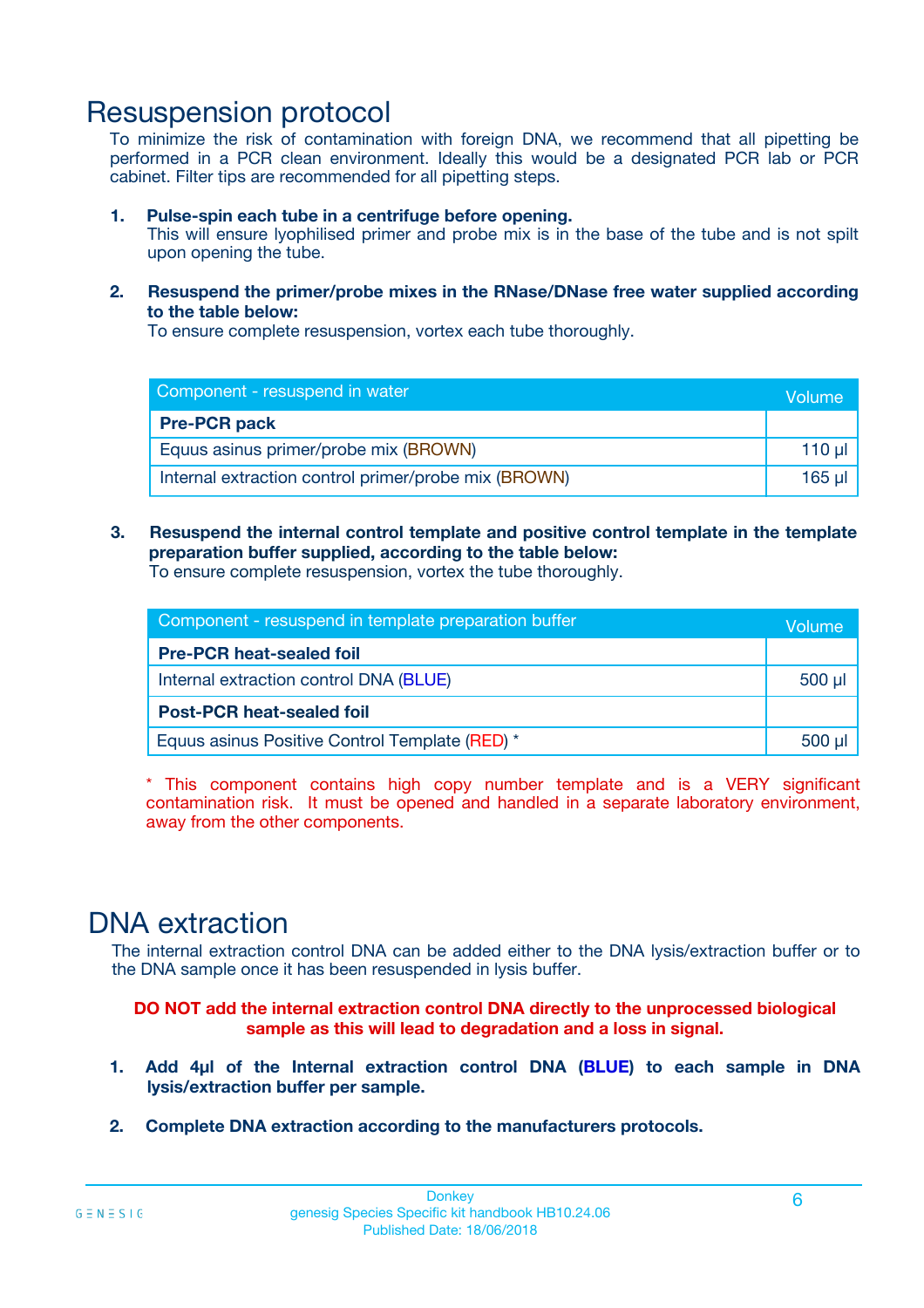# qPCR detection protocol

**1. For each DNA sample prepare a reaction mix according to the table below:** Include sufficient reactions for positive and negative controls.

| Component                                            | Volume         |
|------------------------------------------------------|----------------|
| oasig or PrecisionPLUS 2X qPCR Master Mix            | $10 \mu$       |
| Equus asinus primer/probe mix (BROWN)                | 1 µl           |
| Internal extraction control primer/probe mix (BROWN) | 1 µI           |
| <b>RNase/DNase free water (WHITE)</b>                | 3 <sub>µ</sub> |
| <b>Final Volume</b>                                  | 15 ul          |

- **2. Pipette 15µl of each mix into individual wells according to your qPCR experimental plate set up.**
- **3. Pipette 5µl of DNA template into each well, according to your experimental plate set up.** To obtain a strong signal, the ideal concentration of DNA is 1-3ng/µl. The concentration should not exceed 5ng/µl. Substitute sample DNA for RNase/DNase free water as a negative control. Substitute sample DNA for positive control template as a positive control.

# qPCR amplification protocol

Amplification conditions using oasig or PrecisionPLUS 2X qPCR Master Mix.

|             | <b>Step</b>       | <b>Time</b>     | Temp           |
|-------------|-------------------|-----------------|----------------|
|             | Enzyme activation | 2 min           | 95 °C          |
| Cycling x50 | Denaturation      | 10 <sub>s</sub> | 95 $\degree$ C |
|             | DATA COLLECTION * | 60 s            | 60 °C          |

\* Fluorogenic data should be collected during this step through the FAM and VIC channels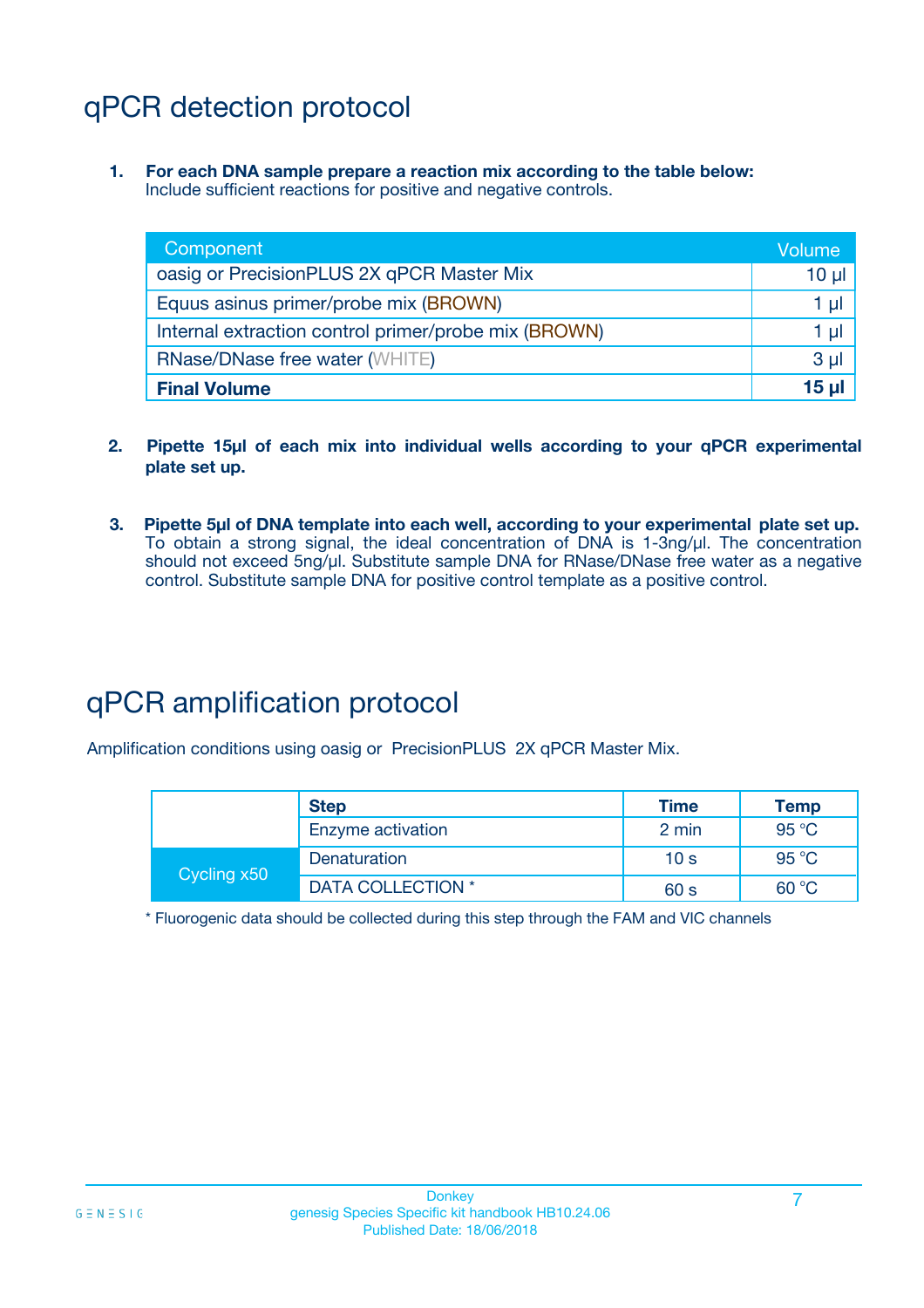# Interpretation of results

For interpretation when speciation kit used independently of the universal meat or fish kit

| <b>Target</b><br>(FAM) | <b>Internal</b><br>control<br>(VIC) | <b>Positive</b><br>control | <b>Negative</b><br>control | Interpretation                                        |
|------------------------|-------------------------------------|----------------------------|----------------------------|-------------------------------------------------------|
| $\leq 35$              | $+ 1 -$                             | ÷                          |                            | <b>POSITIVE RESULT</b>                                |
| $> 35$ or -            | ÷                                   | ÷                          |                            | <b>NEGATIVE RESULT</b>                                |
|                        |                                     |                            |                            |                                                       |
| $+ 1 -$                | $+ 1 -$                             | ÷                          | $\leq 35$                  | <b>EXPERIMENT FAILED</b><br>due to test contamination |
| $+ 1 -$                | $+ 1 -$                             | ٠                          | > 35                       | $\star$                                               |
| $> 35$ or -            |                                     | ÷                          |                            | <b>SAMPLE PREPARATION FAILED</b>                      |
|                        |                                     |                            |                            | <b>EXPERIMENT FAILED</b>                              |

Positive control template (**RED**) is expected to amplify between Cq 16 and 23. Failure to satisfy this quality control criterion is a strong indication that the experiment has been compromised.

\*Where the test sample is positive and the negative control is positive with a  $Ca > 35$ , the sample must be reinterpreted based on the relative signal strength of the two results:



If the sample amplifies  $> 5$  Cq earlier than the negative control then the sample should be reinterpreted (via the table above) with the negative control verified as negative.

Sample  $/$  / Negative control  $\Delta$ Ca < 5 **INCONCLUSIVE** 

If the sample amplifies  $< 5$  Cq earlier than the negative control then the positive sample result is invalidated and the result should be determined inconclusive due to test contamination. The test for this sample should be repeated.

### **Internal PCR control**

The Cq value obtained with the internal control will vary significantly depending on the extraction efficiency, the quantity of DNA added to the PCR reaction and the individual machine settings. Cq values of  $28\pm3$  are within the normal range. When amplifying a Donkey sample with a high genome copy number, the internal extraction control may not produce an amplification plot. This does not invalidate the test and should be interpreted as a positive experimental result.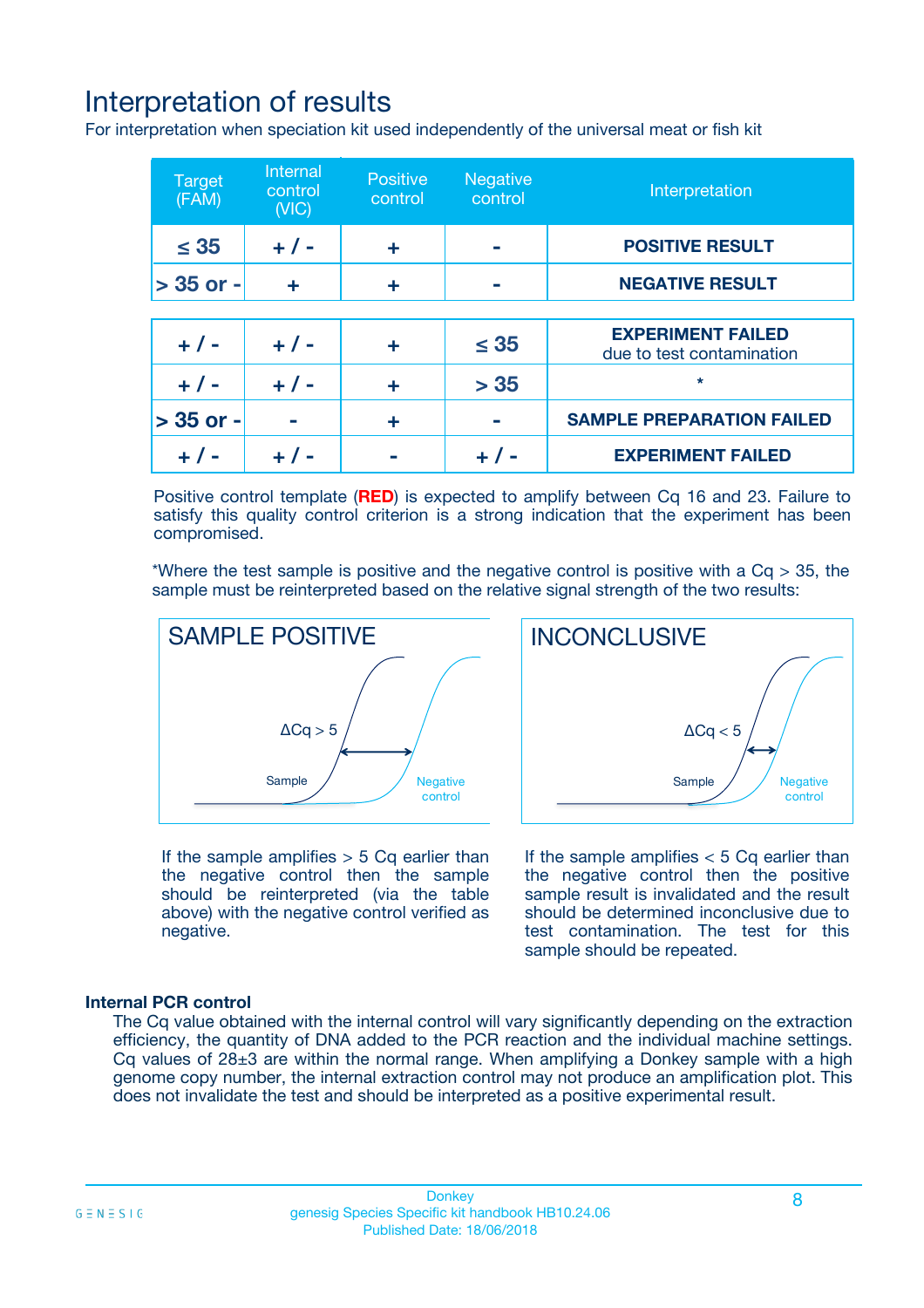# Interpretation of results

For interpretation when speciation kit used in conjunction with the universal meat or fish kit

| <b>Target</b><br>(FAM) | Internal<br>control<br>(NIC) | <b>Universal</b><br>signal<br>(FAM) | Positive<br>control<br>(Target &<br><b>Universal</b><br>signal) | <b>Negative</b><br>control<br>(Target<br>only) | Interpretation                                                              |
|------------------------|------------------------------|-------------------------------------|-----------------------------------------------------------------|------------------------------------------------|-----------------------------------------------------------------------------|
| ÷                      | $+$ / -                      | ÷                                   | ÷                                                               |                                                | <b>POSITIVE RESULT</b><br>calculate species %<br>and check test sensitivity |
|                        | ٠                            | ÷                                   | ÷                                                               |                                                | <b>NEGATIVE RESULT</b>                                                      |
|                        |                              |                                     |                                                                 |                                                |                                                                             |
|                        |                              | ÷                                   | ÷                                                               |                                                | <b>SAMPLE FAILED</b><br>repeat test                                         |
| ÷                      | $+ 1 -$                      |                                     | ÷                                                               |                                                | <b>SAMPLE FAILED</b><br>repeat test                                         |
| $+/-$                  | $+$ / -                      | $+/-$                               | ÷                                                               | $\leq 35$                                      | <b>EXPERIMENT FAILED</b><br>due to test contamination                       |
| $+ 1 -$                | $+$ / -                      | $+ 1 -$                             | ÷                                                               | > 35                                           | $\star$                                                                     |
|                        | ÷                            |                                     | ÷                                                               |                                                | <b>NO ANIMAL DNA DETECTED</b>                                               |
|                        |                              |                                     | ÷                                                               |                                                | <b>SAMPLE PREPARATION FAILED</b>                                            |
| $+  / -$               | $+ 1 -$                      |                                     |                                                                 |                                                | <b>EXPERIMENT FAILED</b>                                                    |

Positive control template (**RED**) is expected to amplify between Cq 16 and 23. Failure to satisfy this quality control criterion is a strong indication that the experiment has been compromised

\*Where the test sample is positive and the negative control is positive with a  $Cq > 35$ , the sample must be reinterpreted based on the relative signal strength of the two results:



If the sample amplifies  $> 5$  Cq earlier than the negative control then the sample should be reinterpreted (via the table above) with the negative control verified as negative.



If the sample amplifies  $< 5$  Cq earlier than the negative control then the positive sample result is invalidated and the result should be determined inconclusive due to test contamination. The test for this sample should be repeated.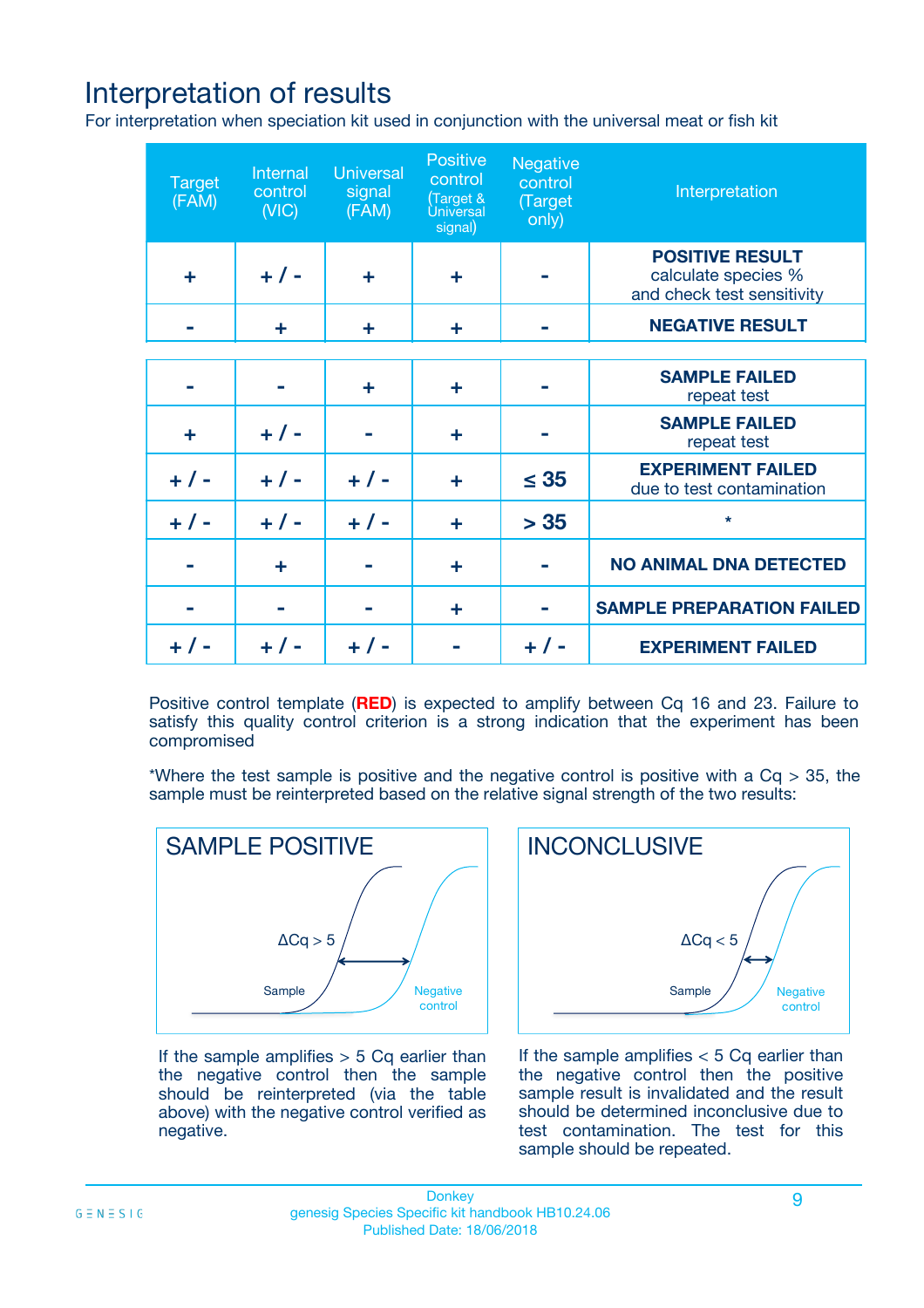### **Calculating species %**

(n.b. a Microsoft Excel applet for automatic % calculation is available free of charge. Contact support@primerdesign.co.uk to request)

Species % =  $(2^{\wedge}$ -[(Cq Equus asinus [SAMPLE] – Cq Equus asinus [+ve control]) - (Cq Universal meat [SAMPLE] – Cq Universal meat [+ve control] )]) x 100

Worked example: test gives following Cq values:

Equus asinus test on sample: 24.1 Equus asinus test on positive control DNA: 23.5 Universal meat test on sample: 22.2 Universal meat test on positive control DNA: 22.4

Equus asinus $% =$ 

 $(2^{\wedge}-(24.1-23.5)-(22.2-22.4))) \times 100 =$ 

 $(2^{\wedge}$  -((0.6) - (-0.2)))  $\times$  100 =

(2^ -0.8) x 100 = **57.4%**

n.b. In rare circumstances, some samples may produce a speciation % greater then 100. This is usually due to the presence of PCR inhibition affecting the multiplex reaction and should be reported as 100%. If the reported speciation is greater than 400% then the level of PCR inhibition is likely too great for accurate speciation reporting. Samples such as these should be re-extracted with extra washes to remove PCR inhibitors.